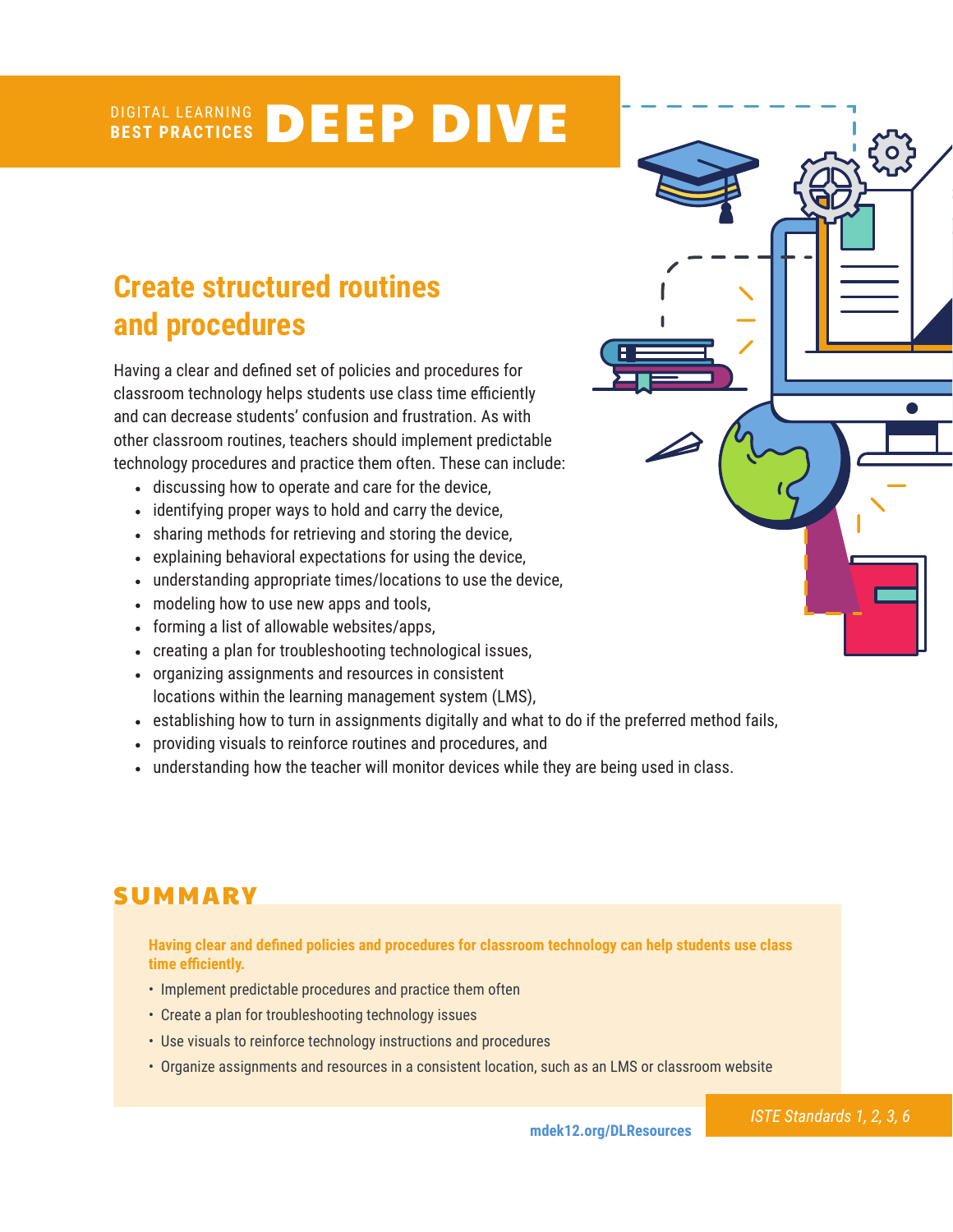## **Why it matters**

ISTE standards 1, 2, 3, and 6 each touch on the importance of the teacher's role in modeling and managing student use and interaction with technology. "The key with technology is making sure that your technology use is organized, and that you're ready to use it" (Marcinek, 2014). Students will benefit from clear expectations and established routines they can practice and master.

## **What it looks like in practice**

## PRINCIPALS SEE

Teachers organizing content within the LMS using buttons or hyperlinks

Students using how-to checklists or instructions with visuals provided as a reference located in several areas (e.g., digital and paperbased anchor charts)

Teachers using a buzz word or code word to prompt students to close computers and listen

# TEACHERS SEE TEAMILIES SEE

Students are easily able to utilize the classroom website or LMS

Technology does not interrupt consistent flow of content (i.e., goals, direct instruction, assignment, discussion)

Students follow established technology procedures and routines

Teachers providing videos or one-pagers to explain how to complete and turn in assignments

Students are familiar with the device and educational websites/apps used by the teacher

Teacher website or LMS contains an easy to locate "help" button